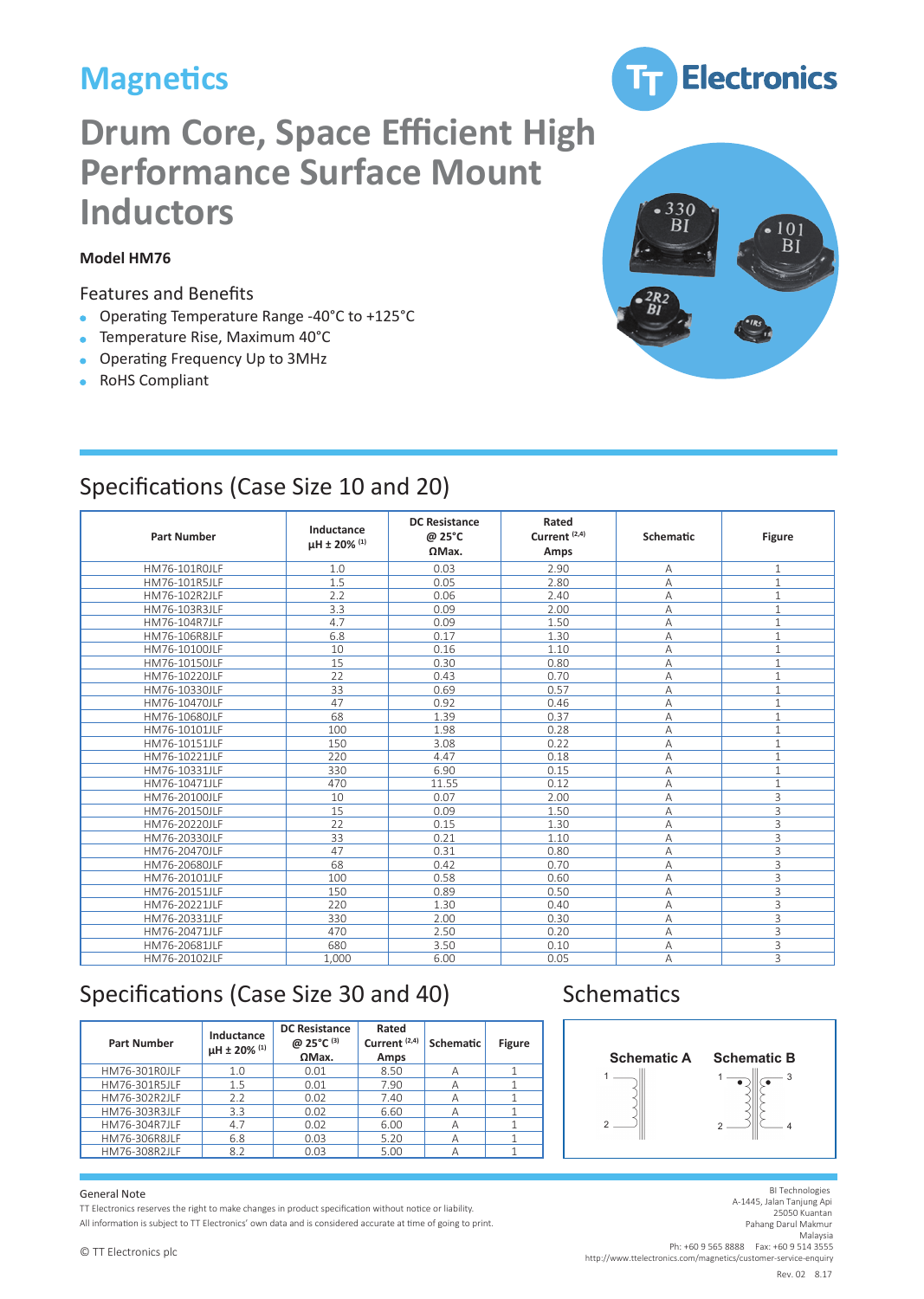

#### **Model HM76**

## Specifications (Case Size 30 and 40)

| <b>Part Number</b> | Inductance<br>uH ± 20% (1) | <b>DC Resistance</b><br>@ 25°C (3)<br>$\Omega$ Max. | Rated<br>Current <sup>(2,4)</sup><br>Amps | Schematic      | <b>Figure</b>  |
|--------------------|----------------------------|-----------------------------------------------------|-------------------------------------------|----------------|----------------|
| HM76-30100JLF      | 10                         | 0.04                                                | 4.60                                      | А              | 1              |
| HM76-30150JLF      | 15                         | 0.05                                                | 3.70                                      | А              | $\mathbf{1}$   |
| HM76-30220JLF      | 22                         | 0.07                                                | 3.10                                      | А              | $\mathbf{1}$   |
| HM76-30330JLF      | 33                         | 0.11                                                | 2.50                                      | A              | $\mathbf{1}$   |
| HM76-30470JLF      | 47                         | 0.16                                                | 2.00                                      | A              | $\mathbf{1}$   |
| HM76-30680JLF      | 68                         | 0.20                                                | 1.80                                      | А              | $\mathbf{1}$   |
| HM76-30820JLF      | 82                         | 0.24                                                | 1.58                                      | А              | $\mathbf{1}$   |
| HM76-30101JLF      | 100                        | 0.30                                                | 1.50                                      | A              | $\mathbf{1}$   |
| HM76-30151JLF      | 150                        | 0.44                                                | 1.20                                      | А              | $\mathbf{1}$   |
| HM76-30221JLF      | 220                        | 0.64                                                | 1.00                                      | $\overline{A}$ | $\mathbf{1}$   |
| HM76-30331JLF      | 330                        | 1.00                                                | 0.80                                      | А              | $\mathbf{1}$   |
| HM76-30471JLF      | 470                        | 1.50                                                | 0.50                                      | А              | $1\,$          |
| HM76-30681JLF      | 680                        | 2.20                                                | 0.40                                      | А              | $\mathbf{1}$   |
| HM76-30102JLF      | 1,000                      | 3.15                                                | 0.30                                      | А              | $\mathbf{1}$   |
| HM76-403R3JLF      | 3.3                        | 0.01                                                | 9.80                                      | B              | $\overline{2}$ |
| HM76-404R7JLF      | 4.7                        | 0.01                                                | 9.30                                      | B              | $\overline{2}$ |
| HM76-406R8JLF      | 6.8                        | 0.02                                                | 7.70                                      | B              | $\overline{2}$ |
| HM76-408R2JLF      | 8.2                        | 0.02                                                | 7.00                                      | B              | $\overline{2}$ |
| HM76-40100JLF      | 10                         | 0.02                                                | 6.50                                      | B              | $\overline{2}$ |
| HM76-40150JLF      | 15                         | 0.03                                                | 5.30                                      | B              | $\overline{2}$ |
| HM76-40220JLF      | 22                         | 0.04                                                | 4.40                                      | B              | $\overline{2}$ |
| HM76-40330JLF      | 33                         | 0.06                                                | 3.50                                      | B              | $\overline{2}$ |
| HM76-40470JLF      | 47                         | 0.07                                                | 3.00                                      | B              | $\overline{2}$ |
| HM76-40680JLF      | 68                         | 0.11                                                | 2.50                                      | B              | $\overline{2}$ |
| HM76-40820JLF      | 82                         | 0.12                                                | 2.20                                      | B              | $\overline{2}$ |
| HM76-40101JLF      | 100                        | 0.15                                                | 2.00                                      | B              | $\overline{2}$ |
| HM76-40151JLF      | 150                        | 0.22                                                | 1.70                                      | B              | $\overline{2}$ |
| HM76-40221JLF      | 220                        | 0.33                                                | 1.30                                      | B              | $\overline{2}$ |
| HM76-40331JLF      | 330                        | 0.45                                                | 1.10                                      | B              | $\overline{2}$ |
| HM76-40471JLF      | 470                        | 0.70                                                | 0.93                                      | B              | $\overline{2}$ |
| HM76-40681JLF      | 680                        | 1.00                                                | 0.78                                      | B              | $\overline{2}$ |
| HM76-40102JLF      | 1,000                      | 1.45                                                | 0.65                                      | B              | $\overline{2}$ |

## Specifications (Case Size 50)

| <b>Part Number</b>   | Inductance<br>µH ± 20% (1) | <b>DC Resistance</b><br>@ 25°C<br>$\Omega$ Max. | Rated<br>Current <sup>(2,4)</sup><br>Amps | Schematic | <b>Figure</b> |
|----------------------|----------------------------|-------------------------------------------------|-------------------------------------------|-----------|---------------|
| <b>HM76-50R78JLF</b> | 0.78                       | 0.003                                           | 15.0                                      | Α         | 3             |
| HM76-501R3JLF        | 1.3                        | 0.004                                           | 13.7                                      | A         | 3             |
| HM76-502R2JLF        | 2.2                        | 0.006                                           | 12.0                                      | A         | 3             |
| HM76-503R3JLF        | 3.3                        | 0.008                                           | 9.80                                      | Α         | 3             |
| HM76-505R6JLF        | 5.6                        | 0.010                                           | 7.50                                      | A         | 3             |
| HM76-50100JLF        | 10                         | 0.023                                           | 6.00                                      | A         | 3             |
| HM76-50150JLF        | 15                         | 0.035                                           | 4.50                                      | A         | 3             |
| HM76-50220JLF        | 22                         | 0.045                                           | 4.00                                      | A         | 3             |
| HM76-50330JLF        | 33                         | 0.075                                           | 3.00                                      | A         | 3             |
| HM76-50470JLF        | 47                         | 0.096                                           | 2.60                                      | A         | 3             |
| HM76-50680JLF        | 68                         | 0.140                                           | 2.30                                      | A         | 3             |
| HM76-50101JLF        | 100                        | 0.190                                           | 1.70                                      | A         | 3             |
| HM76-50151JLF        | 150                        | 0.290                                           | 1.50                                      | A         | 3             |
| HM76-50221JLF        | 220                        | 0.410                                           | 1.20                                      | A         | 3             |
| HM76-50331JLF        | 330                        | 0.540                                           | 1.00                                      | A         | 3             |
| HM76-50471JLF        | 470                        | 0.800                                           | 0.83                                      | A         | 3             |
| HM76-50681JLF        | 680                        | 1.150                                           | 0.72                                      | A         | 3             |
| HM76-50102JLF        | 1.000                      | 1.800                                           | 0.56                                      | A         | 3             |

Notes: (1) Inductance is measured at 100kHz, 0.1 Vrms, without DC current.

(2) Rated DC current at which inductance will be decreased by 10% from its initial value or the DC current at which ΔT = 40°C, whichever is smaller. (3) Resistance is measured with both windings connected in parallel (case size 40 only).

(4) Rated current will be decreased by 50% when parts are connected as coupled inductors.

#### General Note

TT Electronics reserves the right to make changes in product specification without notice or liability.

All information is subject to TT Electronics' own data and is considered accurate at time of going to print.